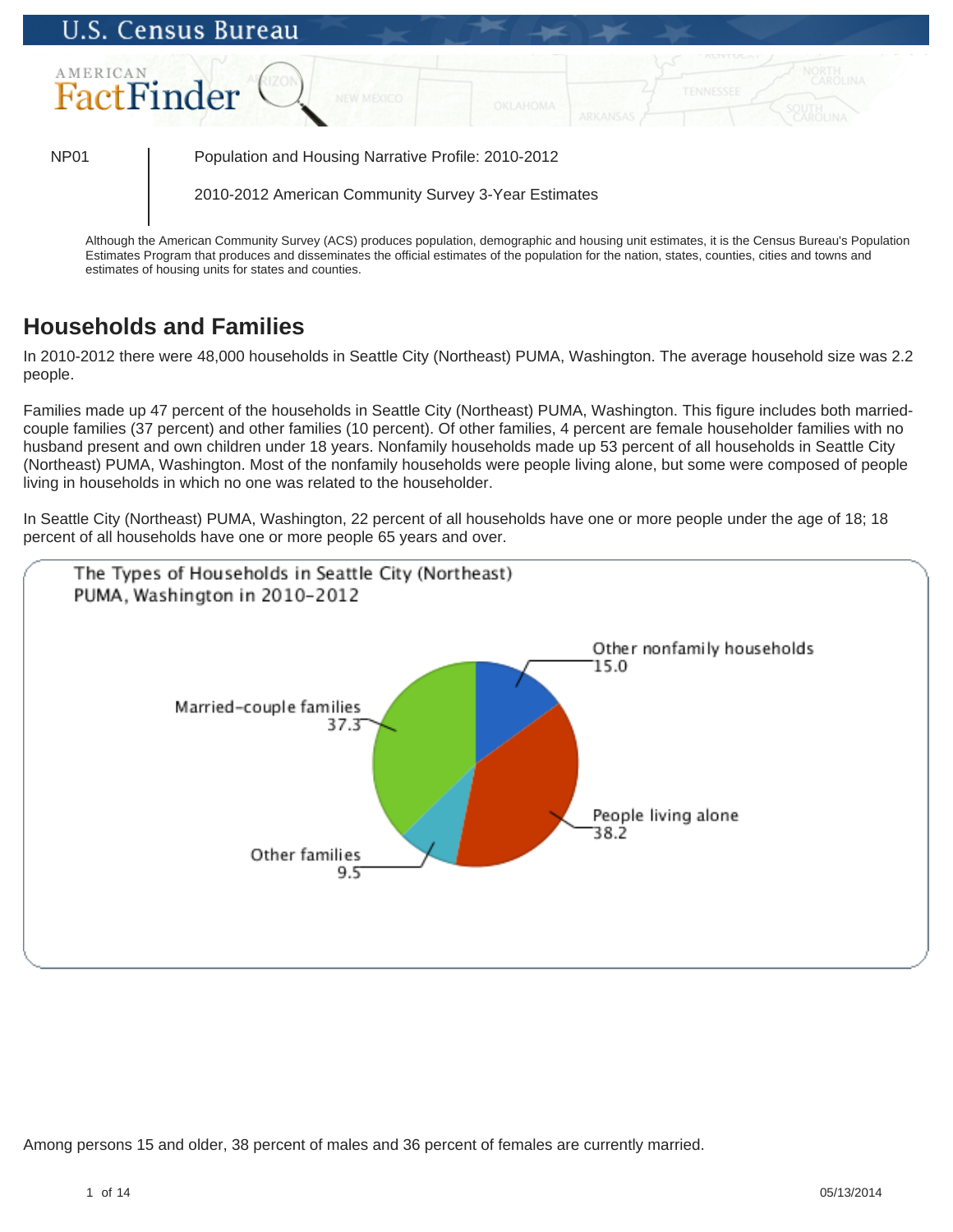| Population 15 years and over  | Males | Females |
|-------------------------------|-------|---------|
| Never married                 | 51.0  | 47.5    |
| Now married, except separated | 38.4  | 35.6    |
| Separated                     | 1.5   |         |
| Widowed                       | 1.6   | 5.8     |
| Divorced                      | 7.6   | 10.0    |

This section not available due to insufficient data

## **Nativity and Foreign Born**

Eighty-three percent of the people living in Seattle City (Northeast) PUMA, Washington in 2010-2012 were native residents of the United States. Forty-two percent of these residents were living in the state in which they were born.

Seventeen percent of the people living in Seattle City (Northeast) PUMA, Washington in 2010-2012 were foreign born. Of the foreign born population, 47 percent were naturalized U.S. citizens, and 86 percent entered the country before the year 2010. Fourteen percent of the foreign born entered the country in 2010 or later.

Foreign born residents of Seattle City (Northeast) PUMA, Washington come from different parts of the world.



#### **Language**

Among people at least five years old living in Seattle City (Northeast) PUMA, Washington in 2010-2012, 24 percent spoke a language other than English at home. Of those speaking a language other than English at home, 17 percent spoke Spanish and 83 percent spoke some other language; 36 percent reported that they did not speak English "very well."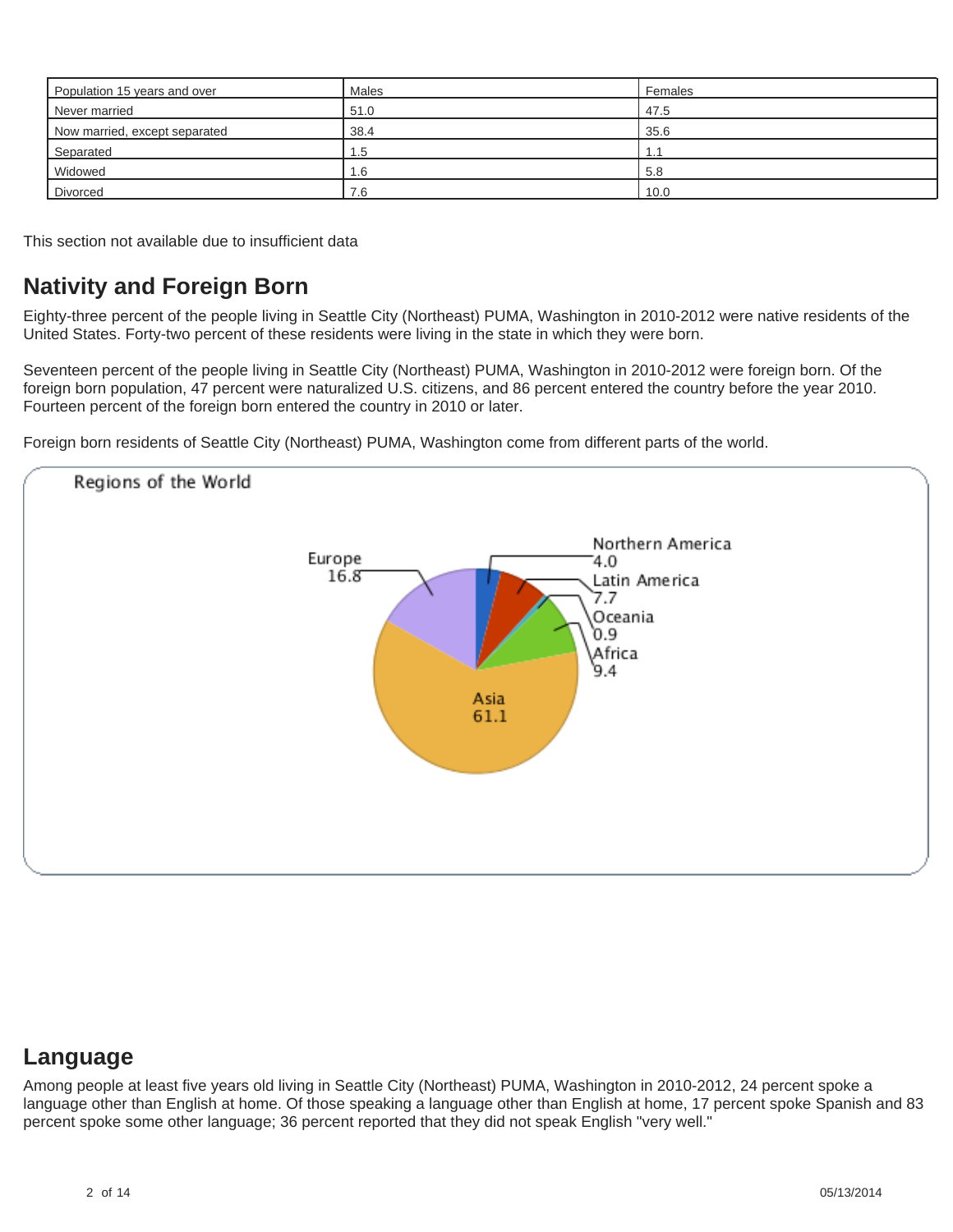

### **Geographic Mobility**

In 2010-2012, 73 percent of the people at least one year old living in Seattle City (Northeast) PUMA, Washington were living in the same residence one year earlier.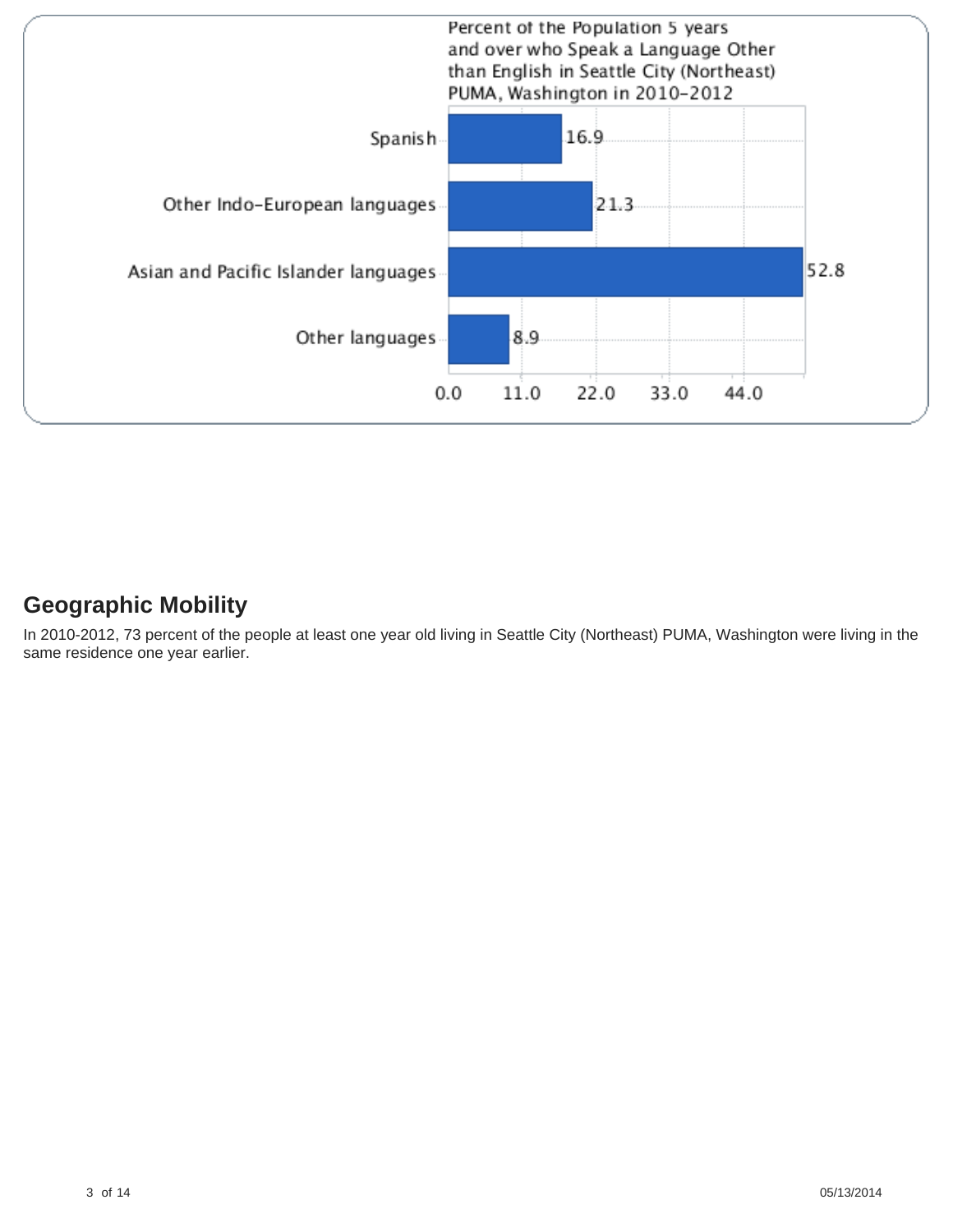

## **Education**

In 2010-2012, 10 percent of people 25 years and over had a high school diploma or equivalency and 63 percent had a bachelor's degree or higher. Five percent were dropouts; they were not enrolled in school and had not graduated from high school.

The total school enrollment in Seattle City (Northeast) PUMA, Washington was 42,000 in 2010-2012. Nursery school and kindergarten enrollment was 2,700 and elementary or high school enrollment was 11,000 children. College or graduate school enrollment was 29,000.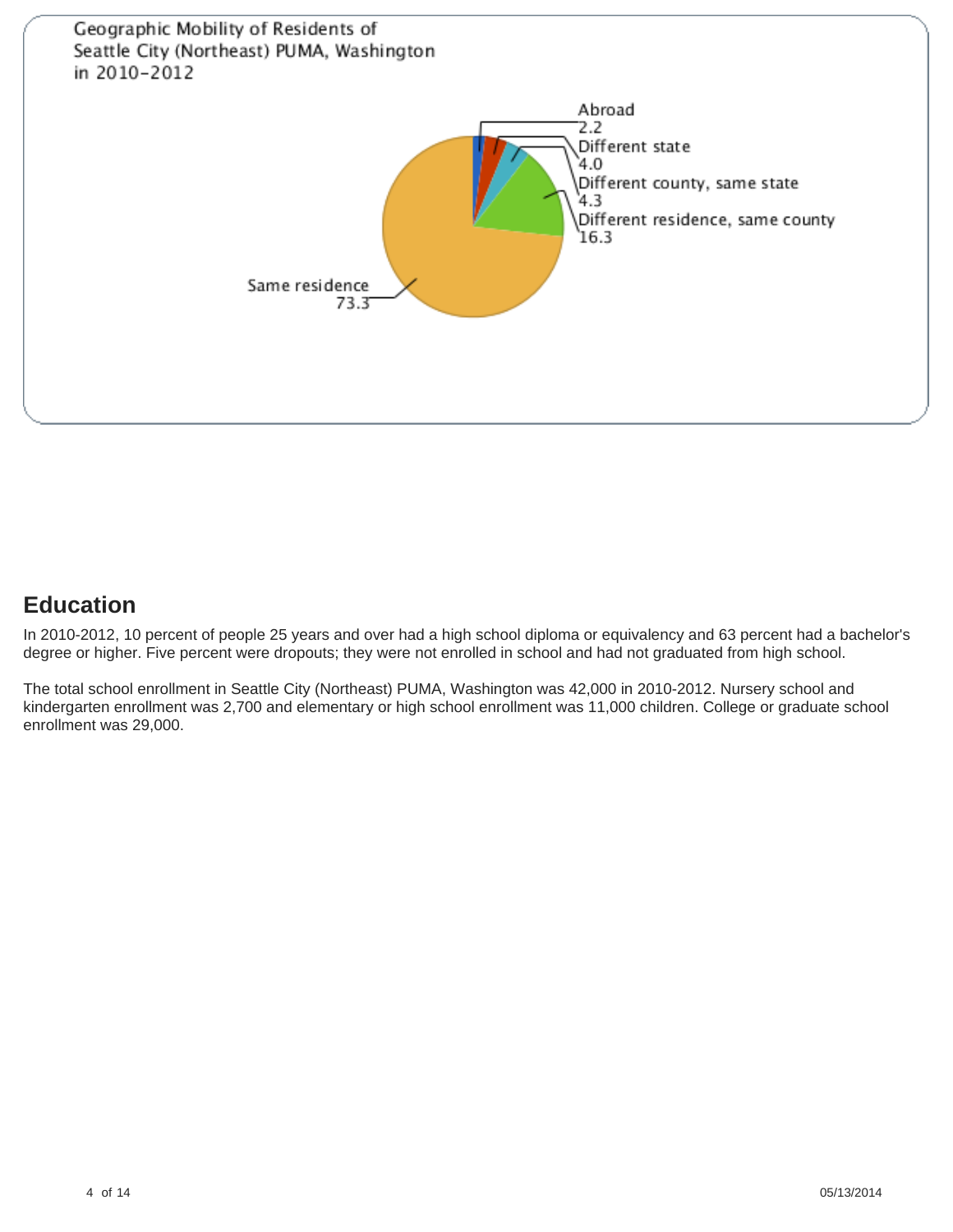

#### **Disability**

In Seattle City (Northeast) PUMA, Washington, among the civilian noninstitutionalized population in 2010-2012, 8 percent reported a disability. The likelihood of having a disability varied by age - from 2 percent of people under 18 years old, to 5 percent of people 18 to 64 years old, and to 38 percent of those 65 and over.

## **Employment Status and Type of Employer**

In Seattle City (Northeast) PUMA, Washington, 63 percent of the population 16 and over were employed; 31 percent were not currently in the labor force.

Seventy-four percent of the people employed were private wage and salary workers; 20 percent were federal, state, or local government workers; and 6 percent were self-employed in their own (not incorporated) business.

| Class of worker                               | Number | Percent |
|-----------------------------------------------|--------|---------|
| Private wage and salary workers               | 47.581 | 73.7    |
| Federal, state, or local government workers   | 13.172 | 20.4    |
| Self-employed workers in own not incorporated | 3.757  | -5.8    |
| business                                      |        |         |

## **Industries**

In 2010-2012,the civilian employed population 16 years and older in Seattle City (Northeast) PUMA, Washington worked in the following industries: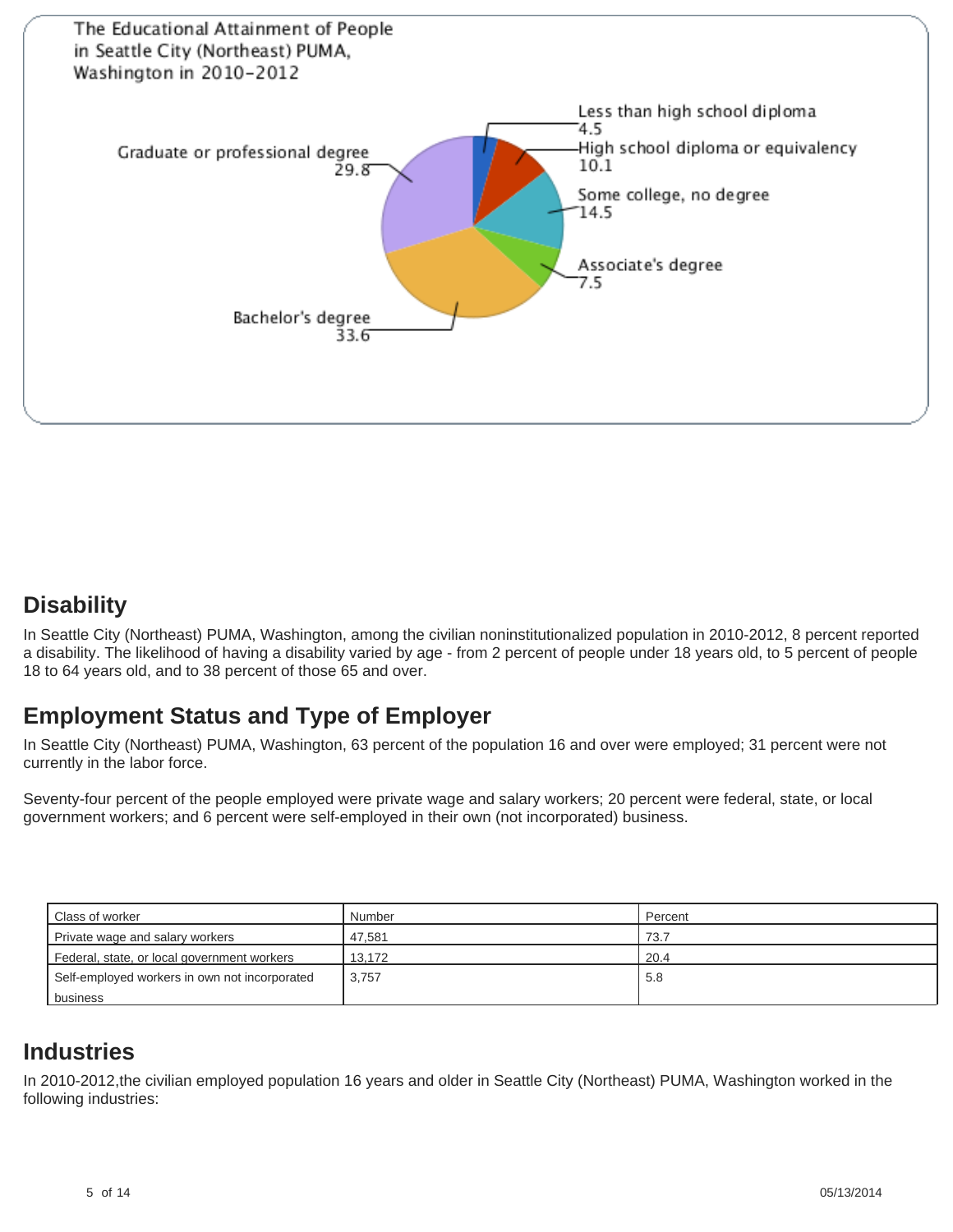

## **Occupations**

Occupations for the civilian employed population 16 years and over in Seattle City (Northeast) PUMA, Washington in 2010-2012:

| Civilian employed population 16 years and over                  | Number | Percent |
|-----------------------------------------------------------------|--------|---------|
| Management, business, science, and arts<br>occupations          | 35,989 | 55.8    |
| Service occupations                                             | 10,422 | 16.1    |
| Sales and office occupations                                    | 13,177 | 20.4    |
| Natural resources, construction, and maintenance<br>occupations | 1,974  | 3.1     |
| Production, transportation, and material moving<br>occupations  | 2,989  | 4.6     |

## **Commuting to Work**

Fifty-one percent of Seattle City (Northeast) PUMA, Washington workers drove to work alone in 2010-2012, and 9 percent carpooled. Among those who commuted to work, it took them on average 25 minutes to get to work.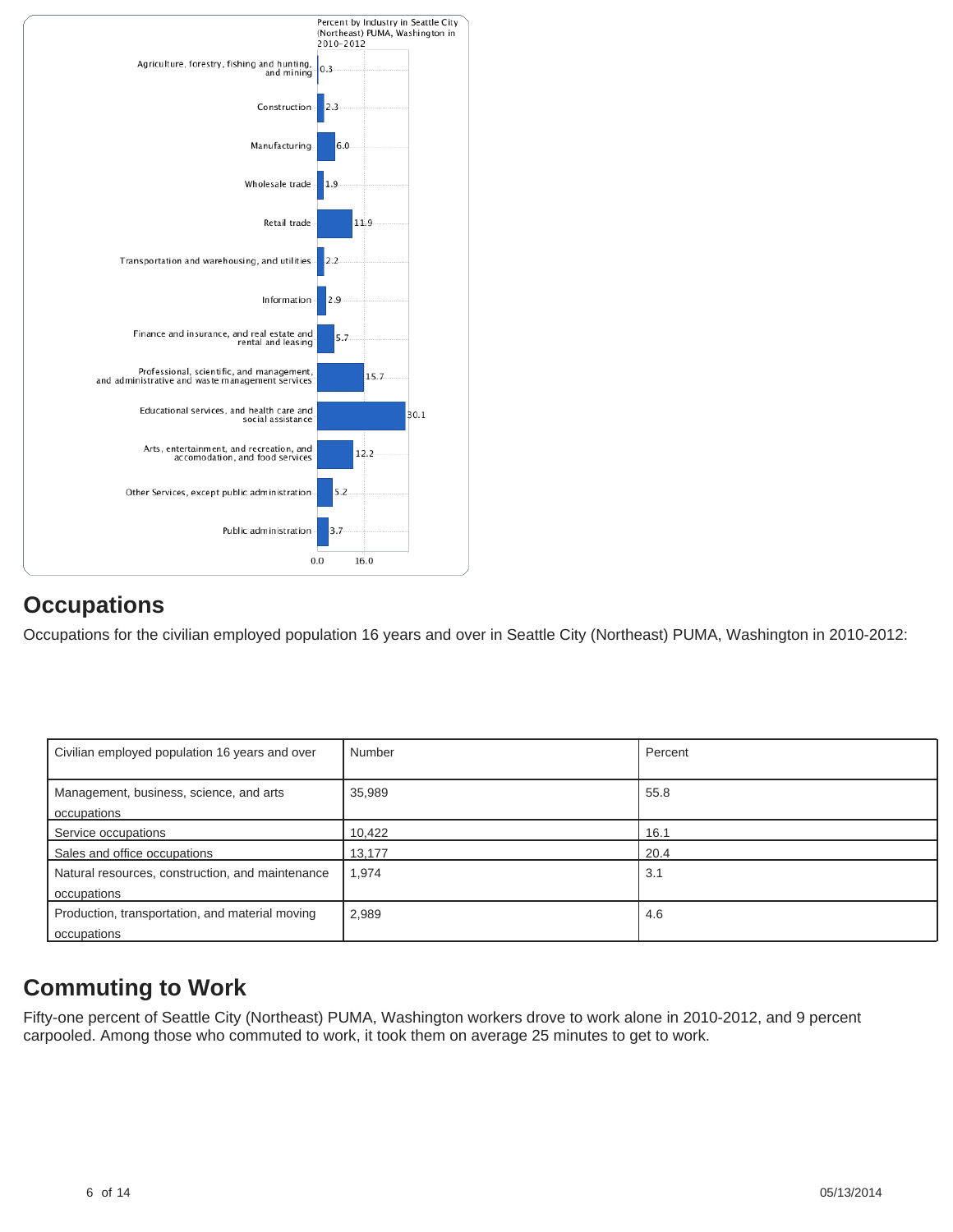

#### **Income**

The median income of households in Seattle City (Northeast) PUMA, Washington was \$58,376. Sixteen percent of households had income below \$15,000 a year and 17 percent had income over \$150,000 or more.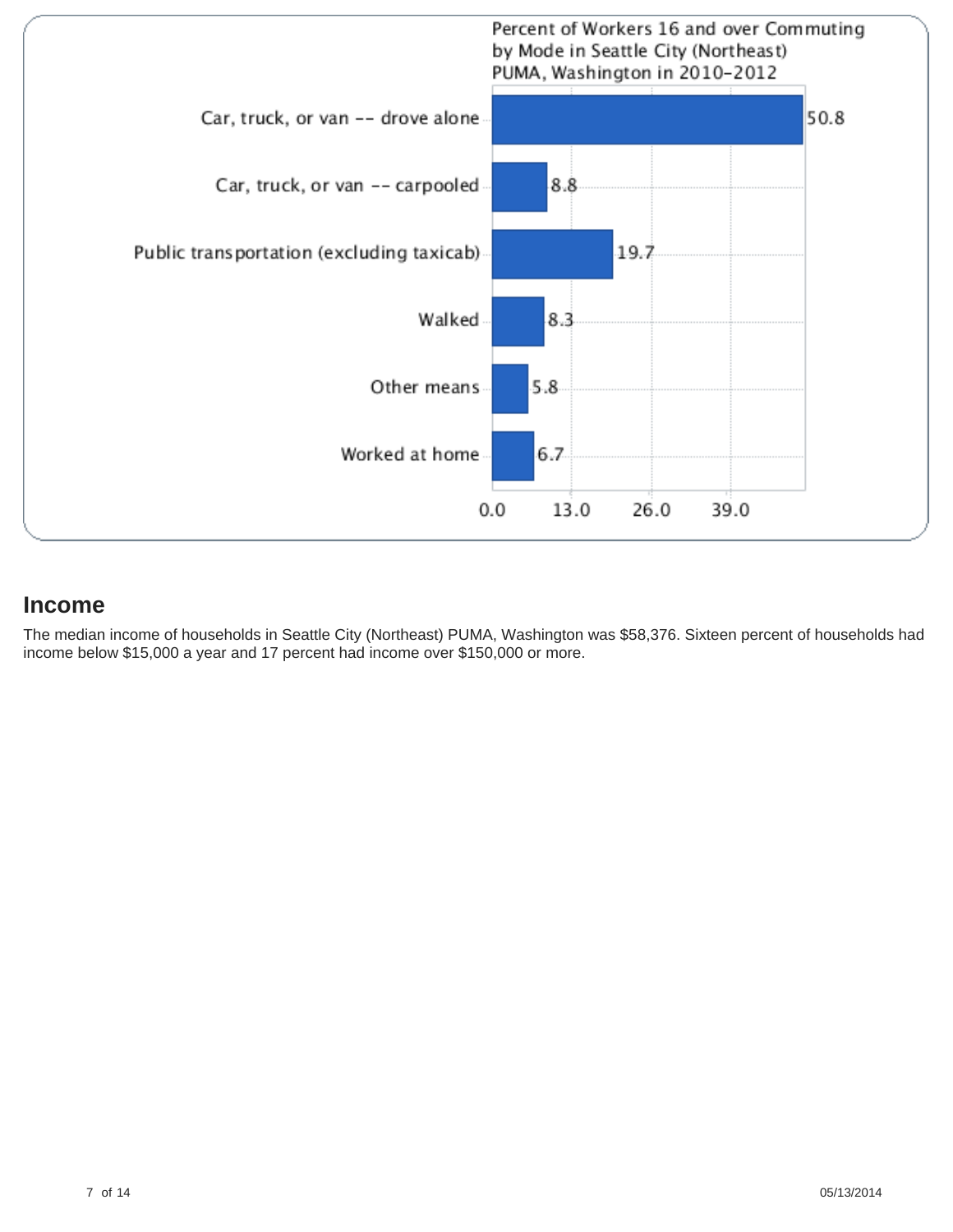

Eighty-two percent of the households received earnings and 13 percent received retirement income other than Social Security. Nineteen percent of the households received Social Security. The average income from Social Security was \$17,043. These income sources are not mutually exclusive; that is, some households received income from more than one source.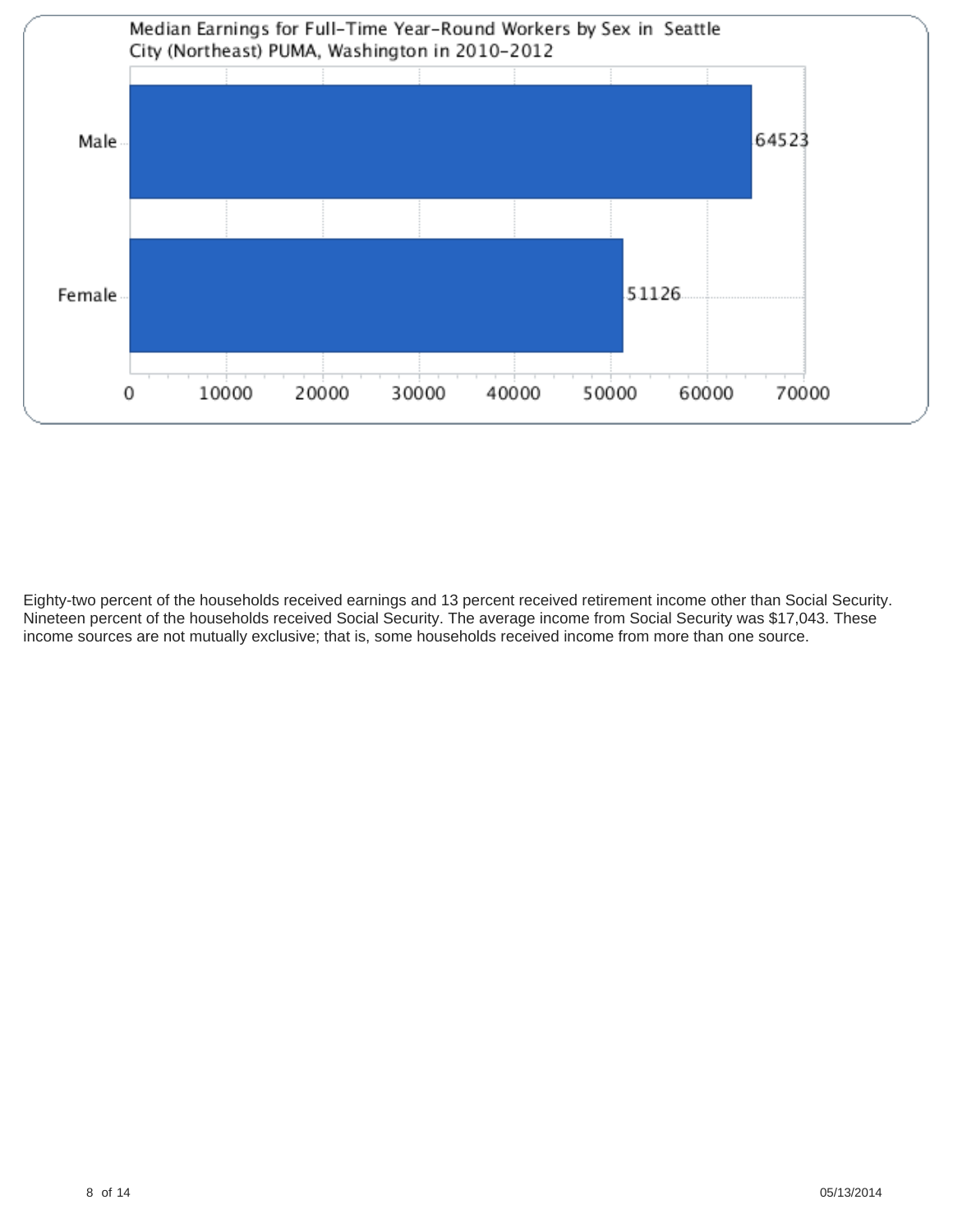

## **Poverty and Participation in Government Programs**

In 2010-2012, 19 percent of people were in poverty. Eleven percent of related children under 18 were below the poverty level, compared with 12 percent of people 65 years old and over. Seven percent of all families and 24 percent of families with a female householder and no husband present had incomes below the poverty level.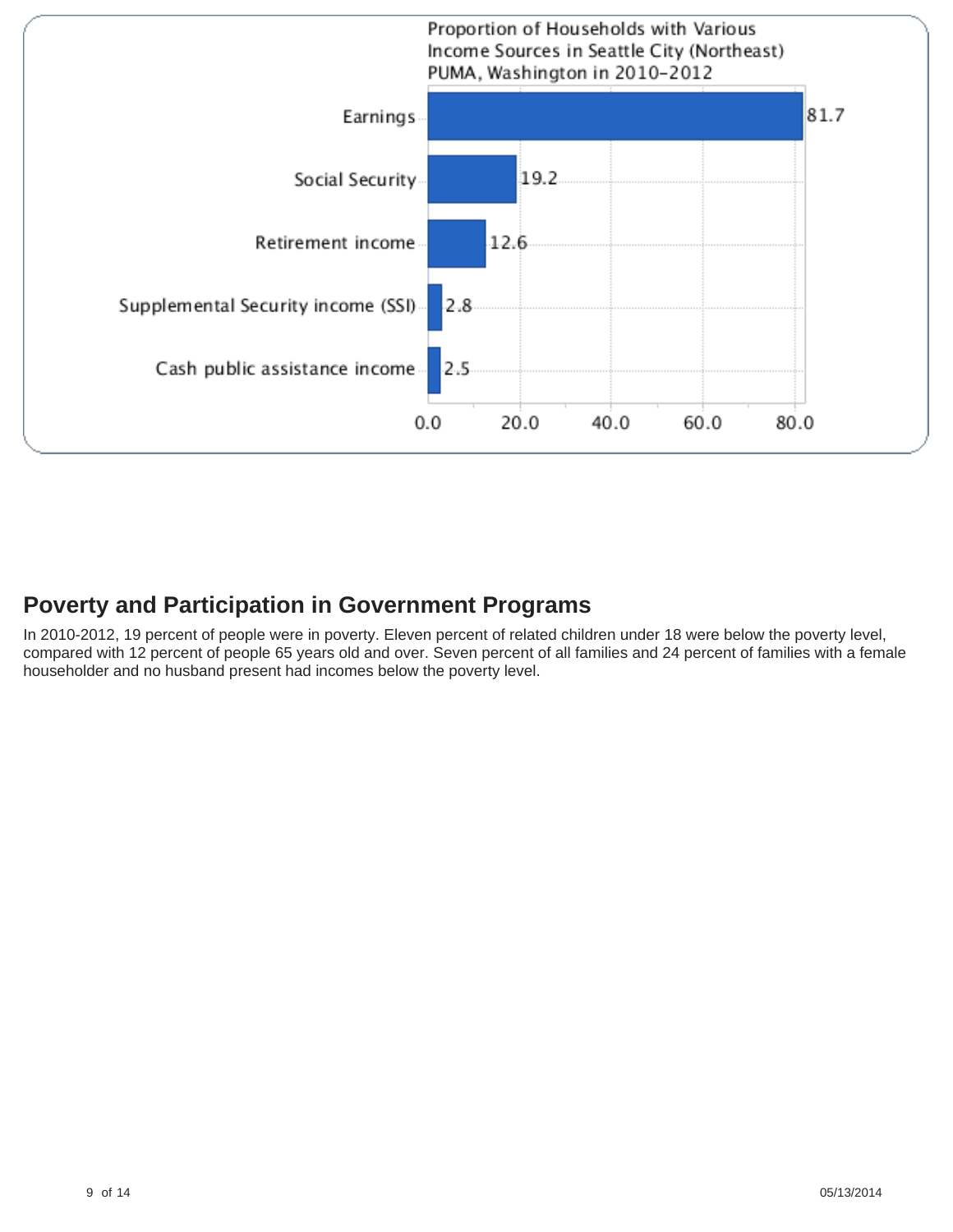

## **Health Insurance**

Among the civilian noninstitutionalized population in Seattle City (Northeast) PUMA, Washington in 2010-2012, 90 percent had health insurance coverage and 10 percent did not have health insurance coverage. For those under 18 years of age, 2 percent had no health insurance coverage. The civilian noninstitutionalized population had both private and public health insurance, with 81 percent having private coverage and 17 percent having public coverage.

## **Population**

In 2010-2012, Seattle City (Northeast) PUMA, Washington had a total population of 118,000 - 61,000 (52 percent) females and 57,000 (48 percent) males. The median age was 31.5 years. Fifteen percent of the population was under 18 years and 10 percent was 65 years and older.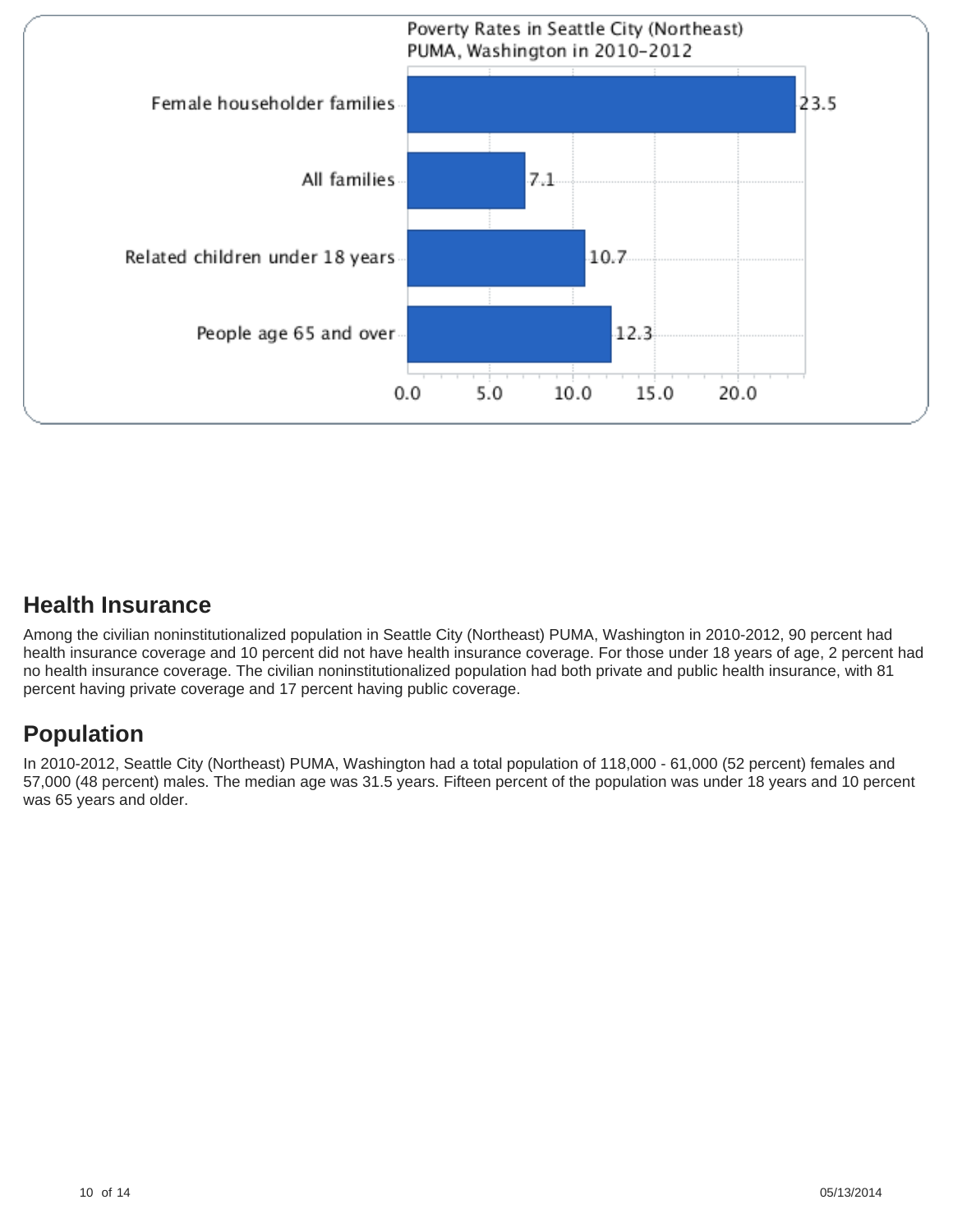

For people reporting one race alone, 77 percent were White; 4 percent were Black or African American; 1 percent were American Indian and Alaska Native; 17 percent were Asian; less than 0.5 percent were Native Hawaiian and Other Pacific Islander, and 2 percent were Some other race. Five percent reported Two or more races. Five percent of the people in Seattle City (Northeast) PUMA, Washington were Hispanic. Seventy- percent of the people in Seattle City (Northeast) PUMA, Washington were White non-Hispanic. People of Hispanic origin may be of any race.

## **Housing Characteristics**

In 2010-2012, Seattle City (Northeast) PUMA, Washington had a total of 52,000 housing units, 7 percent of which were vacant. Of the total housing units, 56 percent were in single-unit structures, 43 percent were in multi-unit structures, and 1 percent were mobile homes. Eighteen percent of the housing units were built since 1990.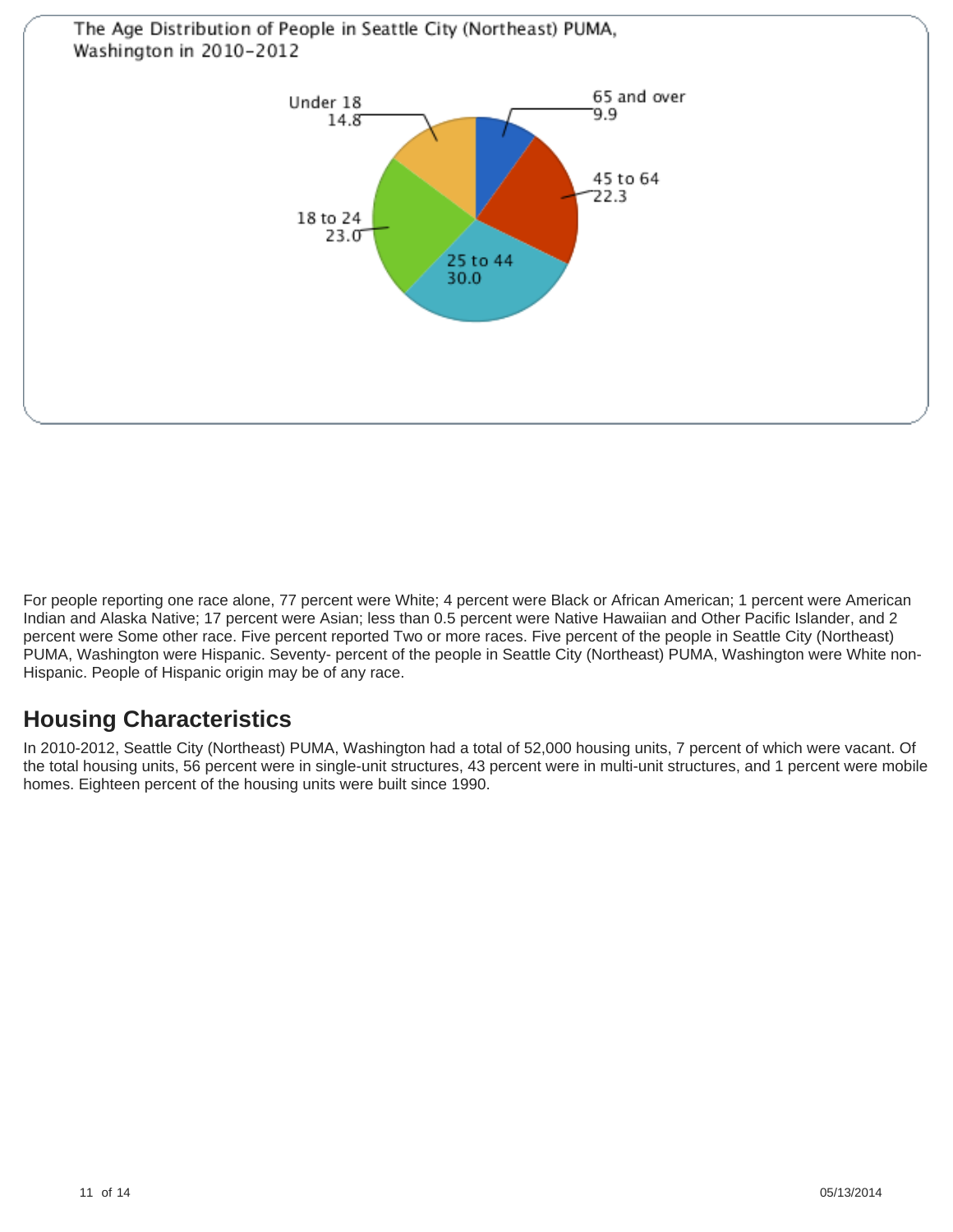

The median number of rooms in all housing units in Seattle City (Northeast) PUMA, Washington is 5. Of these housing units, 46 percent have three or more bedrooms.

## **Occupied Housing Unit Characteristics**

In 2010-2012, Seattle City (Northeast) PUMA, Washington had 48,000 occupied housing units - 24,000 (50 percent) owner occupied and 24,000 (50 percent) renter occupied. Seventy-one percent of householders of these units had moved in since 2000. Seventy-three percent of the owner occupied units had a mortgage. Three percent of the households did not have telephone service. Sixteen percent had no vehicles available and another 11 percent had three or more.

Homes in Seattle City (Northeast) PUMA, Washington were heated in the following ways: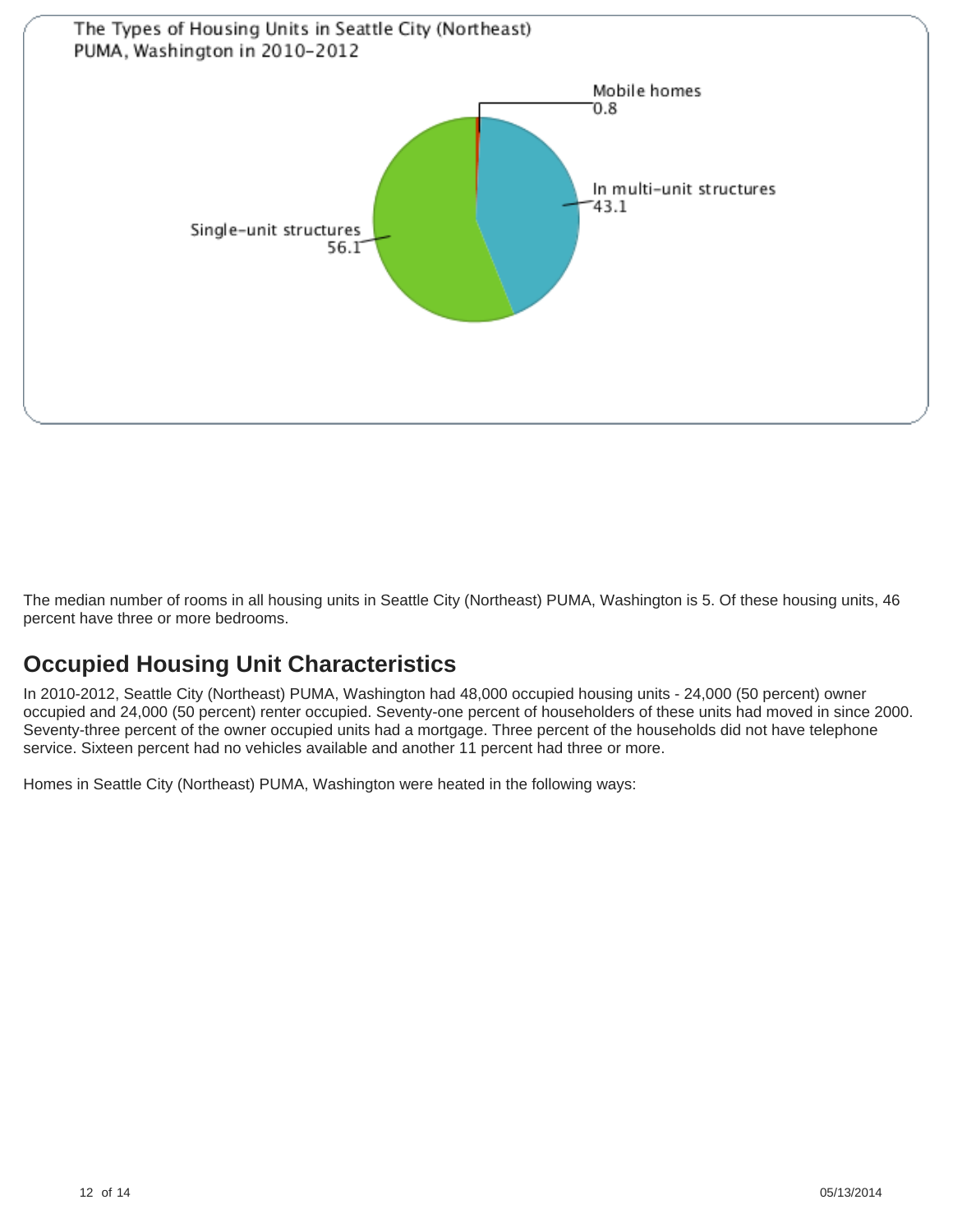

+this category includes utility, bottled, tank, or LP gas

## **Housing Costs**

The median monthly housing costs for mortgaged owners was \$2,333, nonmortgaged owners \$667, and renters \$1,029. Thirty-two percent of owners with mortgages, 17 percent of owners without mortgages, and 58 percent of renters in Seattle City (Northeast) PUMA, Washington spent 30 percent or more of household income on housing.